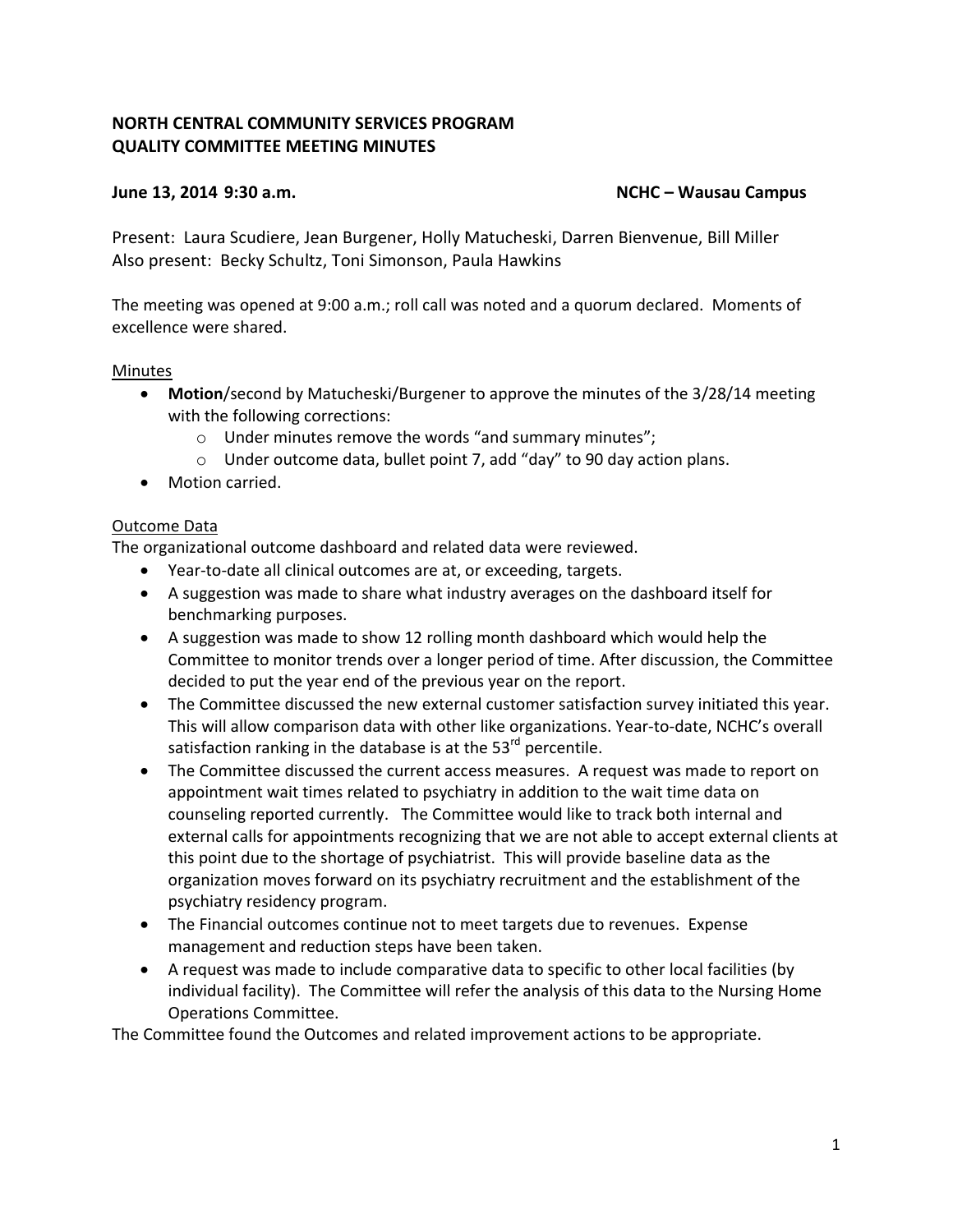# Closed Session

- **Motion**/second Burgener/Bienvenue to adjourn into closed session pursuant to Section 19.85(1)(c) and (f) Wis. Stats. for the purpose of considering employment and performance evaluation of any public employee over which the governmental body exercises responsibility, and preliminary consideration of specific personnel problems, which if discussed in public, would likely have a substantial adverse effect upon the reputation of any person referred to in such problems, including specific review of performance of employees and providers of service and review of procedures for providing services by Agency, and to allow Becky Schultz, Toni Simonson, and Paula Hawkins to remain. Motion carried.
- **Motion**/second Bienvenue/Matucheski to come out of closed session. Motion carried.
- No actions were taken in closed session.

# Program-Specific Outcome Data

Outcome data for all program areas were reviewed.

- The Inpatient Behavioral Health External Customer Satisfaction Percent was not included due to low sample size at the time of mailing Committee materials- The percentage of 9 and 10 responses on overall satisfaction is currently 57.5%.
- The Committee noted that external customer satisfaction scores were low in a few program areas. Staff reported that the new satisfaction tool will provide these programs to evaluate specific information so that they are able to identify specific improvement actions. The Committee will monitor trends over time.
- The Committee discussed the very low percent of satisfaction on the Human Resources internal customer satisfaction. Staff reported on the specific actions being taken which include:
	- o Several process improvement initiatives have been launched to improve the employee acquisition and onboarding processes.
	- o Michael Loy has joined NCHC as the new Senior Executive for HR. He has a experience in process improvement.
	- $\circ$  The Senior Team has initiated a complete review of all pay practices to ensure consistency throughout the organization.
	- o All Human Resource policies are being reviewed and updatesd.
- It was noted that Crisis Services external partner satisfaction was quite low. Staff reported that the following actions have been taken:
	- o A organizational restructure to allow for direct oversight of the program
	- o Customer service training was provided for crisis staff.
	- o We are bringing in trauma informed care training.
	- $\circ$  A collaborative model in working with community partners is being integrated.

The Committee found the Outcomes and related improvement actions to be appropriate.

# Safety

The Committee reviewed client/resident/patient and employee adverse event data

- We are seeing a steady improvement in both client/patient/resident adverse events as well as employee adverse event rates.
- No trends were identified.